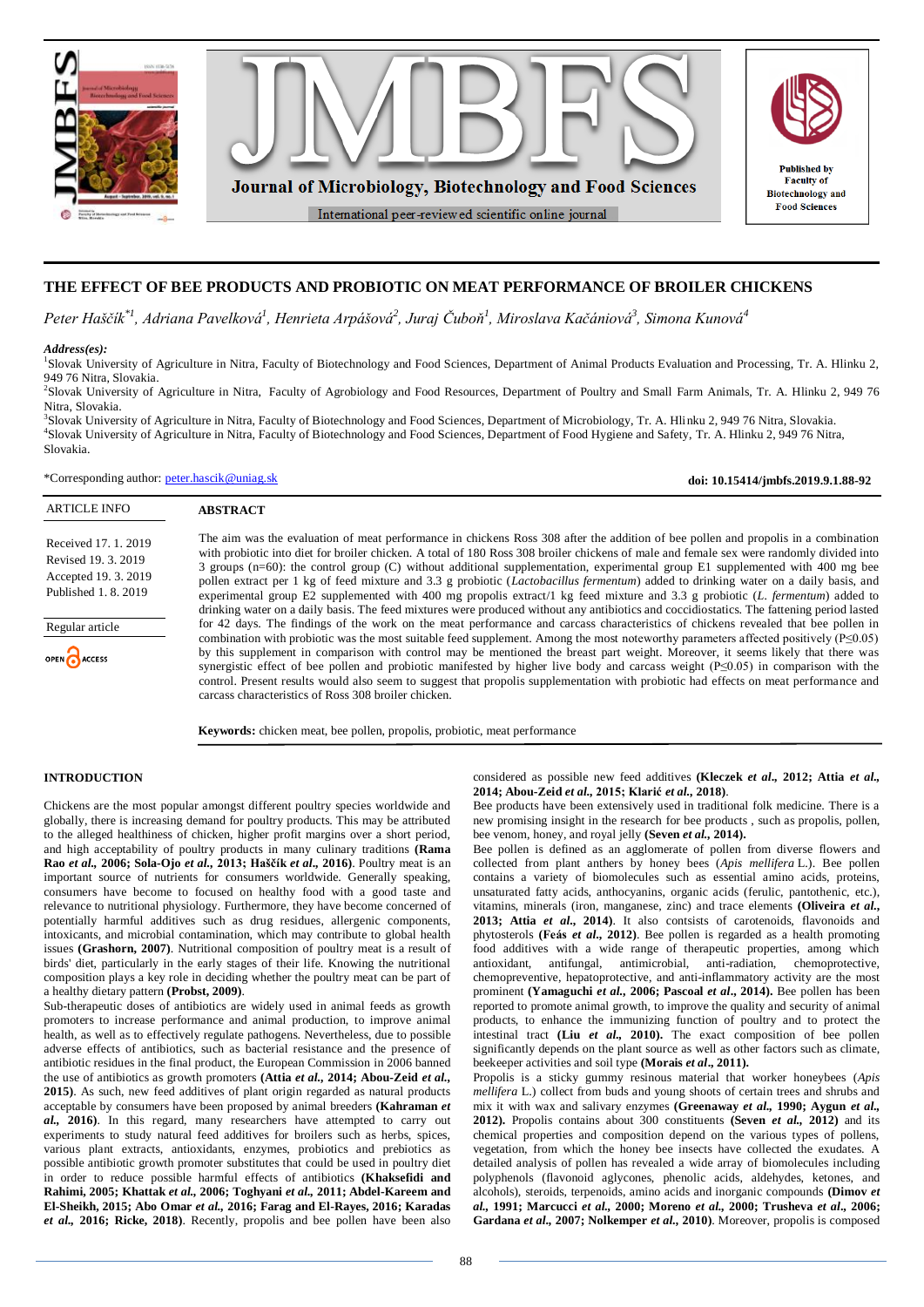of minerals (Mg, K, Ca, Cu, Na, Mn, Zn and Fe), vitamins  $(B_1, B_2, B_6, C \text{ and } E)$ , as well as fatty acids and enzymes **(Lotfy, 2006).** All these bioactive components of propolis contribute to its antibacterial, antiviral, antifungal, antiprotozoal, antimicrobial, analgesic, anti-inflammatory, antioxidant, anaesthetic, cytostatic, immunostimulant and immunomodulatory effects in both human and animal health **(Talas and Gulhan, 2009**; **Seven** *et al.,* **2012; Aygun** *et al.,* **2012; Eyng**  *et al.,* **2013; Fan** *et al.,* **2013).** Propolis administration has been used in poultry diet **(Seven, 2008)** and according to some reports, propolis may be an effective natural alternative to antibiotic growth promoters in poultry nutrition **(Biavatti** *et al.,* **2003, Denli** *et al***., 2005; Shalmany and Shivazad, 2006; Seven** *et al.,* **2008; Mathivanan** *et al.,* **2013; Babaei** *et al.,* **2016).**

An alternative approach to the administration of subtherapeutic antibiotics in chicken diet represents the use of probiotics **(Alkhalf** *et al.,* **2010).** Probiotics are live, non-pathogenic bacteria that have the ability to contribute to normal health and milieu of the intestinal tract **(Giannenas** *et al.,* **2012).** Among the most compelling advantages of probiotics are no residues in animal production and no antibiotic resistance by consumption **(Alkhalf** *et al.,* **2010).** The major probiotic strains include *Saccharomyces*, *Lactobacillus*, *Bacillus*, *Streptococcus* and *Aspergillus spp.* **(Tannock, 2001)**. The selected microbial strain, preparation method, dosage, condition of animals and the number of viable microorganisms in probiotics are considered to be critical factors affecting the efficiency of probiotics **(Panda** *et al.,* **2005)**.

Several studies have emphasized that probiotics in broiler diets have the ability to improve the nutrition, health and growth performance when compared with nonsupplemented diets, being possibly as effective as antibiotic growth promoters **(Wallace and Chesson, 1995**; **Gong** *et al.,* **2002; Kalavathy** *et al.,* **2003**, **Mountzouris** *et al.***, 2010, Shim** *et al.,* **2010).**

The focus of the present study was to evaluate the meat performance following the addition of bee pollen and propolis in a combination with probiotic into diet for Ross 308 broiler chicken.

## **MATERIAL AND METHODS**

## *Animals and experimental design*

The experiment was realized in the test poultry station of the Slovak University of Agriculture (SUA) in Nitra. The fattening period lasted for 42 days and the animals were kept under the same conditions. The experiment included 180 oneday-old chicks (Ross 308) of mixed sex randomly divided into 3 groups (each containing 60 chickens). The size of pen for one group of chickens was 3.2 x 2.4 m. The broiler chickens were reared on breed litter (wood shavings), in a temperature-controlled room; ambient temperature in test poultry station was maintained at 33 °C during the first week and gradually decreased by 2 °C, and finally fixed at 23 °C thereafter. The temperature and relative humidity were controlled. Over the entire fattening period, the chickens were provided with *ad libitum* access to feed (mash form) as well as drinking water and were kept under a constant light regime. Probiotic dosing pattern via drinking water is presented in **Table 1**.

## **Table 1** Probiotic dosing pattern via drinking water

| Week of age | Amount of water per day<br>for 60 chickens $(L)$ | Amount of probiotic pre<br>dav<br>for 60 chickens $(g)$ |
|-------------|--------------------------------------------------|---------------------------------------------------------|
| 1.          | 2.49                                             | 3.3                                                     |
| 2.          | 3.51                                             | 3.3                                                     |
| 3.          | 4.59                                             | 3.3                                                     |
| 4.          | 6.69                                             | 3.3                                                     |
| 5.          | 8.61                                             | 3.3                                                     |
| 6.          | 10.59                                            | 3.3                                                     |

Diets were prepared to accommodate the nutrient requirements of broilers following the recommended reference levels **(Bulletin of MARD SR, 2005)**, and broilers were subjected to a two phase feeding programme, starter HYD-01 (1 – 21 d) and grower HYD-2 (22 – 42 d) diets. The composition of basal diets is presented in **Table 2**. The starter and grower feed mixtures were produced without any antibiotics and coccidiostatics and were prepared by Biofeed, Inc. (Kolárovo, Slovak Republic). The experimental groups were set up as follows: the control group (C) involved the basal diet without supplementation; the experimental group of chickens (E1) was fed with basal diet plus 400 mg bee pollen extract/1 kg of feed mixture and 3.3 g probiotic (*Lactobacillus fermentum*) added daily to the drinking water and chicks in experimental group E2 were fed with a complete feed mixture plus 400 mg propolis extract/1 kg of feed mixture and 3.3 g probiotic (*Lactobacillus fermentum*) added daily to the drinking water.

#### **Table 2** Composition of feed mixture

| <b>THE 2</b> COMPOSITION OF JEED MIXILIES  | Starter (HYD-01)          | Grower (HYD-02)            |  |  |  |
|--------------------------------------------|---------------------------|----------------------------|--|--|--|
| Ingredients $(\% )$                        | $(1st - 21st$ day of age) | $(22nd – 42th day of age)$ |  |  |  |
| <b>Maize</b>                               | 36.00                     | 41.00                      |  |  |  |
| Wheat                                      | 34.00                     | 34.00                      |  |  |  |
| Soybean meal (48%<br>N)                    | 21.20                     | 18.60                      |  |  |  |
| Fish meal $(71\% N)$                       | 3.90                      | 2.10                       |  |  |  |
| <b>Dried blood</b>                         | 1.20                      | 1.20                       |  |  |  |
| <b>Ground limestone</b>                    | 1.05                      | 1.10                       |  |  |  |
| Monocalcium<br>phosphate                   | 1.00                      | 0.75                       |  |  |  |
| Sodium bicarbonate                         | 0.14                      | 0.20                       |  |  |  |
| <b>Fodder salt</b>                         | 0.11                      | 0.10                       |  |  |  |
| <b>Methionine</b>                          | 0.15                      | 0.23                       |  |  |  |
| Lysine                                     | 0.05                      | 0.06                       |  |  |  |
| Palm kernel oil<br><b>Bergafat</b>         | 0.70                      | 0.16                       |  |  |  |
| <b>Premix Euromix BR</b><br>$0.5\%$        | 0.50                      | 0.50                       |  |  |  |
| Nutrient composition [g.kg <sup>-1</sup> ] |                           |                            |  |  |  |
| Linoleic acid                              | 13.52                     | 14.14                      |  |  |  |
| <b>Fibre</b>                               | 30.29                     | 29.83                      |  |  |  |
| Crude protein                              | 211.38                    | 190.56                     |  |  |  |
| Ash                                        | 25.81                     | 20.32                      |  |  |  |
| Ca                                         | 8.17                      | 7.25                       |  |  |  |
| P                                          | 6.79                      | 5.75                       |  |  |  |
| Mg                                         | 1.43                      | 1.41                       |  |  |  |
| $ME_N (MJ.kg^{-1})$                        | 12.03                     | 12.04                      |  |  |  |

\*active substances per kilogram of premix: vitamin A 2,500,000 IU; vitamin D<sup>3</sup> 800,000 IU; vitamin E 50,000 mg; ascorbic acid 50,000 mg; niacin 12,000 mg; D-pantothenic acid 3,000 mg; riboflavin 1,800 mg; pyridoxine 1,200 mg; methadione 800 mg; thiamine 600 mg; folic acid 400 mg; choline 100,000 mg; biotin 40 mg; cobalamin 10.0 mg; betaine 50,000 mg; Mn 20,000 mg; Zn 16,000 mg; Fe 14,000 mg; I 200 mg; Cu 2,400 mg; Co 80 mg; Se 50 mg. ME<sup>N</sup> – metabolizable energy corrected for nitrogen equilibrium.

#### **Characterization of probiotic preparation applied in experiment**

In the experiment, two-component probiotic preparation "Propoul" containing probiotic microorganism *Lactobacillus fermentum* (1.10<sup>9</sup> CFU per 1 g of bearing medium) and a potentiating component (maltodextrin and oligofructose) was used. The probiotic preparation was supplied by IPC Ltd. (Košice, Slovak Republic).

## **Bee pollen and propolis extracts preparation**

Bee pollen and propolis extracts used in the experiment came from the Slovak Republic. The extracts were prepared from minced bee pollen and propolis in 80% ethanol inside of 500 ml flasks, according to **Krell (1996).** The extraction took place in a water bath at 80 °C under reflux cooler for one hour. Subsequently the extracts were cooled and centrifuged. The obtained supernatants were evaporated in a rotary vacuum evaporator at 40 - 50 °C, and then weighed. Finally, the residues in an appropriate amount (depending on addition of supplement per kg of feed) was dissolved in ethanol and applied to the feed mixture through a bearing medium.

#### **Slaughter and measurements**

At 42 days of age, 30 chickens of mixed sex (15  $\circ$  and 15  $\circ$ ) were selected from each group based on the average weight, then weighed and slaughtered at the experimental slaughterhouse of Department of Animal Products Evaluation and Processing (SUA, Nitra). The chickens were slaughtered by conventional neck cut, bled, feathers removed, and eviscerated.

Examined parameters in experiment were as follows: live body weight (BW) (g) at the and fattening period; carcass weight (CW) (g); giblets weight (g); beast part weight (g); thigh part weight (g); abdominal fat weight (g); total weight of internal fats (heart, gastric, and abdominal) (g); carcass yield (%); breast part yield (% of CW); thigh part yield (% of CW); valuable carcass parts (breast and thigh) yield (% of CW).

## **Statistical analysis**

Statistical analysis was calculated using ANOVA and SAS software with the Enterprise Guide 4.2 application (version 9.3, SAS Institute Inc., USA, 2008). Results were reported as mean±standard deviation. Statistical significance was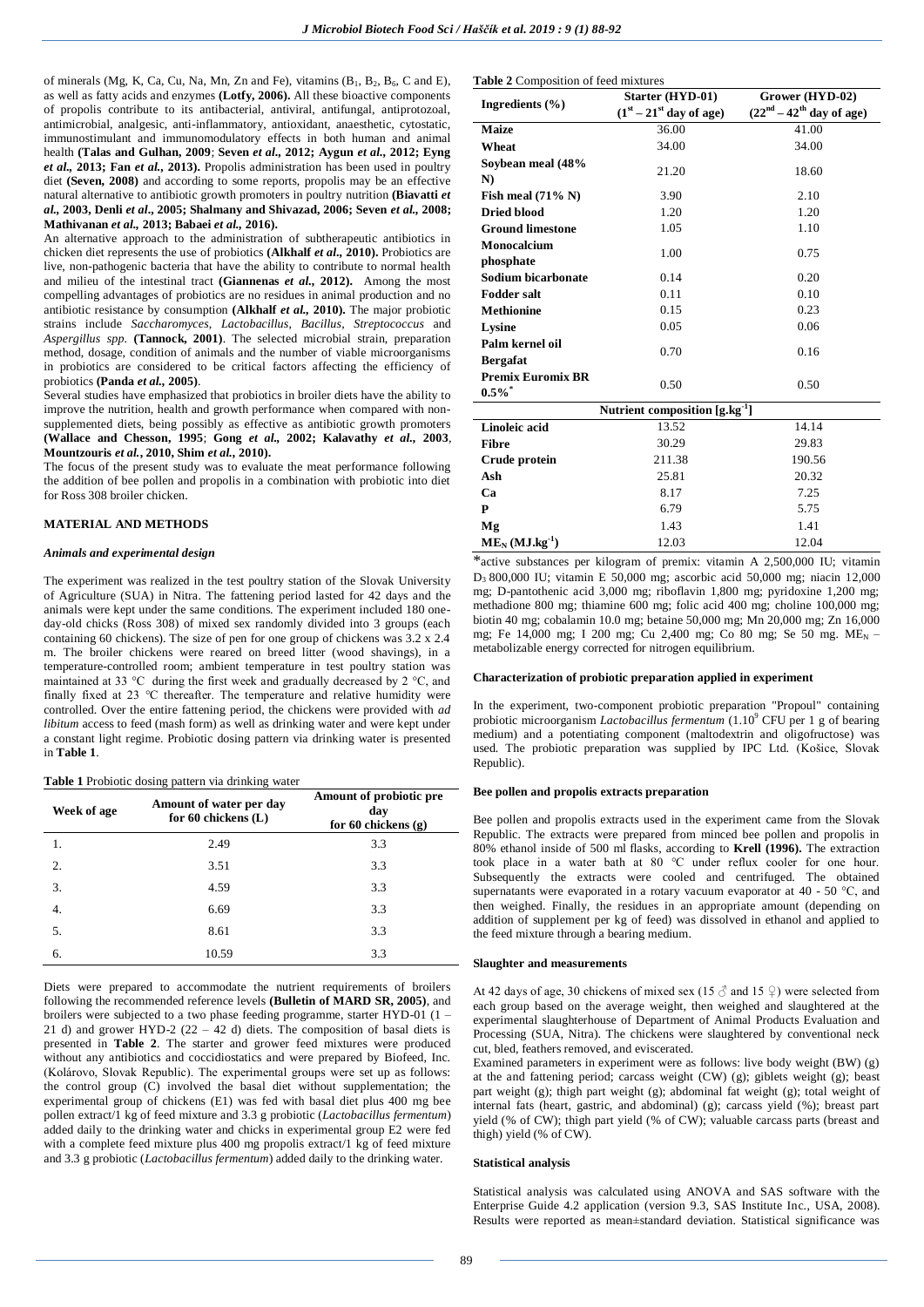calculated using the t-test. Differences between the groups were considered significant at P≤0.05.

# **RESULTS AND DISCUSSION**

The use of growth promoters as antibiotics for poultry production has been banned in many countries, which in turn comes hand in hand with their prohibition as possible protective agents against infectious diseases and subsequently an increased economic loss for the poultry industry (**Peric** *et al.,* **2009).** Therefore, many researchers have tried to search for natural feed additives such as bee products as propolis, bee pollen and probiotics to be used in the poultry diet in order to reduce possible harmful effects **(Hegazi** *et al.,* **2012).** 

The effect of bee supplements in feed as bee pollen and propolis in combination with probiotic on meat performance of Ross 308 broiler chickens is shown in **Table 3**.

**Table 3** Effect of natural feed supplements on meat performance and carcass characteristics of broiler chickens

| <b>Parameter\Group</b>               | C                              | E1                           | E2                      |
|--------------------------------------|--------------------------------|------------------------------|-------------------------|
| Live BW $(g)$                        | $2,270.2 \pm 107.88^a$         | $2,401.7\pm144.5^{\circ}$    | $2,358 \pm 157.16^{ab}$ |
| CW(g)                                | $1,629.8 \pm 73.65^{\text{a}}$ | $1,714\pm82.74^{\mathrm{b}}$ | $1,688 \pm 121.07^{ab}$ |
| Giblets $(g)$                        | $152.08 \pm 19.83$             | $162.18 \pm 17.31$           | $159.12 \pm 16.33$      |
| Breast part $(g)$                    | $621.34 \pm 52.22^{\text{a}}$  | $667.48 + 43.21^b$           | $641.94 \pm 53.18^{ab}$ |
| Thigh part $(g)$                     | 471.74±45.11                   | 474.38±47.79                 | 481.39±47.04            |
| Abdominal fat $(g)$                  | 22.14±4.77                     | $25.01 \pm 5.63$             | $24.81 \pm 6.81$        |
| Total internal fats (g)              | $31.64\pm4.94$                 | $34.52\pm 6.55$              | $32.79 \pm 8.94$        |
| Carcass yield (%)                    | $78.54 \pm 1.41$               | $78.17 \pm 1.65$             | 78.33±0.86              |
| Breast part yield (%<br>of $CW$      | $38.07 \pm 2.23$               | $38.98 \pm 2.41$             | $38.01 \pm 1.37$        |
| Thigh part yield (%<br>of $CW$       | $28.93 \pm 2.42$               | $27.64 \pm 1.88$             | $28.5 \pm 1.51$         |
| Valuable parts yield<br>(% of $CW$ ) | $67 \pm 2.11^{ab}$             | $66.61 \pm 2.02^b$           | $66.51 \pm 1.82^b$      |

**Note:** Values are given as mean  $\pm$  SD (standard deviation); n = 30; C = control group; E1, E2 = experimental groups;  $a, b$  = means within the

same row with different superscripts differs significantly (P≤0.05); BW = body weight; CW = carcass weight.

According to the data obtained, significant differences (P≤0.05) in live body weight and carcass weight were found between broilers fed a basal diet (C) and those having bee pollen plus probiotic in their diets  $(E1)$  (2,401.7 and 1,714 g vs. 2,270.2 and 1,629.8 g, respectively). Both live body weight and carcass weight in E1 group were the highest among the groups. The increase in carcass weight is in large part due to the increasing in body weight.

It is also apparent from this table that C group had significantly (P≤0.05) lower breast part weight (621.34 g) compared with group E1 (667.48 g). Contrary to expectations, it was a little disappointing that the analysis did not confirm any differences (P>0.05) between the groups with respect to the other carcass characteristics (giblets weight, thigh part weight, abdominal fat weight, total weight of internal fat, carcass yield, breast part yield, thigh part yield and valuable parts yield). Our results are also consistent with the findings of other authors **(Alloui** *et al.,* **2012; Mokhtari** *et al.,* **2015; Odefemi, 2016; Pourakbari**  *et al.*, 2016) that revealed no significant effect (P>0.05) on the breast and thigh percentage of broilers fed diet containing probiotic.

On the other hand, bee pollen and probiotic supplementation has shown to be the most favourable among the dietary treatments regarding meat performance and carcass characteristics of broilers. Among the most noteworthy parameters affected positively by this supplement may be mentioned the live body weight, carcass weight and breast part weight. These improvements may be due to the nutritive value of bee pollen as a rich source of protein, EAAs, MUFA and PUFA, and the presence of minerals and the other micronutrients with a positive impact on the broiler health and metabolism. These results would also seem to suggest that propolis supplementation with probiotic (E2) had hardly any effect on performance and carcass characteristics of broiler chickens Ross 308. Despite this, it cannot be ignored that there was a tendency for propolis in combination with probiotic  $(E2)$  to increase  $(P>0.05)$  the parameters of meat performance compared with C group. It is difficult to explain this result, but it might be related to components in propolis such as benzoic and 4-hydroxybenzoic acid, which may improve the digestibility of such nutrients as protein and ash **(Seven** *et al.,* **2012)**. Another possible explanation for this might be that propolis contains substances with antimicrobial potential, also resulting in a better intestinal digestion and absorption **(Shaddel-Tili** *et al.,* **2017)**. Naturally, there may be other possible explanations. Disappointingly, the findings hardly show any synergic effect of propolis and probiotic (E2).

Hardly any studies have been published on combined effect of bee products and probiotics. **Adhikari** *et al.* (2017) found decreased live body weight (P>0.05) of broilers Cobb 500 fed with different amounts of native bee pollen plus probiotics (commercial preparation containing *Saccharomyces cerevisiae*, *S. boulardii*, *Lactobacillus acidophilus* and *Propionibacterium freudenreichii*). Another study **(Daneshmand** *et al.***, 2015)** evaluated the effects of propolis (200 mg.kg<sup>-1</sup> of feed) and probiotic  $(450 \text{ mg} \cdot \text{kg}^{-1})$  of feed) alone or their combination  $(200 \text{ and }$ 450 mg.kg-1 , respectively) on performance of male broilers (Ross 308). A commercial product containing *L. acidophilus*, *L. casei*, *Bifidobacterium bifidum* and *Enterococcus faecium* was used as the source for the probiotic. However, none of the supplements affected (P>0.05) body weight at 42 d of age in comparison with the control group. The improved weight gain might be caused by the nutrient composition of bee pollen along with their antioxidant activities and health protection **(Szczêsna, 2007; Šarić** *et al.,* **2009)** as well as by maintaining the intestinal microbial balance of gastrointestinal tract, the activity of digestive enzymes which may help to enhance the production performance **(Tortuero and Fernandez, 1995; Jin** *et al.,* **1997).** The study of **Klarić (2014)** demonstrated improved performance (P≤0.05) of broilers after both bee pollen and propolis supplementation (separately or in combination). Regarding the probiotics, there is a considerable variation in the available studies focused on the effect of probiotic strains on the performance of broiler chickens. The inconsistent and contradictory reports are due to many factors that affect the response of broiler chickens to probiotics. The factors include method and duration of probiotic feeding, nature and dose of the administered strains and their persistence, variations in the physiological condition of the animal, the actual microbial balance in the chicken gut, overall diet, age and sex of chicken, as well as overall farm hygiene, and environmental stress factors **(Zhou** *et al.,* **2010; Aliakbarpour** *et al.,* **2012)**. Similarly, findings obtained in other reports showed that probiotics, either as a single strain or as a mixture of strains, promoted (P≤0.05) the performance and carcass characteristics of broilers **(Khaksefidi and Rahimi, 2005; Alkhalf** *et al.,* **2010; Zhou** *et al.,* **2010; Aliakbarpour** *et al.,* **2012; Naseem** *et al.,* **2012; Taklimi** *et al.,* **2012; Ghahri** *et al.,* **2013; Shokryazdan** *et al.,* **2017)**.

## **CONCLUSION**

This study was designed to determine the effect of dietary supplementation with bee pollen, propolis, and probiotic (*Lactobacillus fermentum*) on the meat performance and carcass characteristics of broiler chickens. The findings of the work on meat performance and carcass characteristics of chickens indicated that bee pollen in combination with probiotic was the most suitable feed supplement. Among the most noteworthy parameters affected positively  $(P \le 0.05)$  by this supplement in comparison with control may be mentioned the breast part weight. Moreover, it seems likely that there was synergistic effect of bee pollen and probiotic manifested by higher live body weight and carcass weight (P≤0.05) in comparison with the control.

Present results would also seem to suggest that propolis supplementation with probiotic had effects on meat performance and carcass characteristics of Ross 308 broiler chicken.

**Acknowledgments:** This work was supported by KEGA no. 027SPU-4/2019

## **REFERENCES**

ABDEL-KAREEM, A. A. A., EL-SHEIKH, T. M. 2015. Impact of supplementing diets with propolis on productive performance, egg quality traits and some haematological variables of laying hens. *Journal of Animal Physiology and Animal Nutrition*, 101(3), 441-448[. https://doi.org/10.1111/jpn.12407](https://doi.org/10.1111/jpn.12407) 

ABO OMAR, J., HEJAZI, A., BADRAN, R. 2016. Performance of Broilers Supplemented with Natural Herb Extract. *Open Journal of Animal Sciences*, 06(1), 68-74[. http://dx.doi.org/10.4236/ojas.2016.61009](http://dx.doi.org/10.4236/ojas.2016.61009)

ABOU-ZEID, A. E, EL-DAMARAWY, S. Z, MARIEY, Y. A, EL-KASASS, S. M. 2015. Effect of dietary propolis supplementation on performance and activity of antioxidant enzymes in broiler chickens. *Egyptian Journal of Nutrition and Feeds*, 18(2), 391-400.

ADHIKARI, A., ADHIKARI, B., DHUNGANA, S. K., LEE, KO-EUN, ARUN GC, KANG, SANG-MO, ACHARYA, M., POUDEL, S., LEE, IN-JUNG*.* 2017. Effect of Bee Pollen and Probiotics on Growth Performance, Organs, and Thigh Meat pH of Broiler Cobb 500. In *Journal of Microbiology, Biotechnology and Food Sciences*, 7(1), 79-82[. https://doi.org/10.15414/jmbfs.2017.7.1.79-82](https://doi.org/10.15414/jmbfs.2017.7.1.79-82)

ALIAKBARPOUR, H. R., CHAMANI, M., RAHIMI, G., SADEGHI, A. A., QUJEQ, D. 2012. The *Bacillus subtilis* and Lactic Acid Bacteria Probiotics Influences Intestinal Mucin Gene Expression, Histomorphology and Growth Performance in Broilers. *Asian-Australasian Journal of Animal Sciences*, 25(9), 1285-1293[. https://doi.org/10.5713/ajas.2012.12110](https://doi.org/10.5713/ajas.2012.12110)

ALKHALF, A., ALHAJ, M., AL-HOMIDAN, I. 2010. Influence of probiotic supplementation on blood parameters and growth performance in broiler chickens. *Saudi Journal of Biological Sciences*, 17(3), 219-225. <http://dx.doi.org/10.1016/j.sjbs.2010.04.005>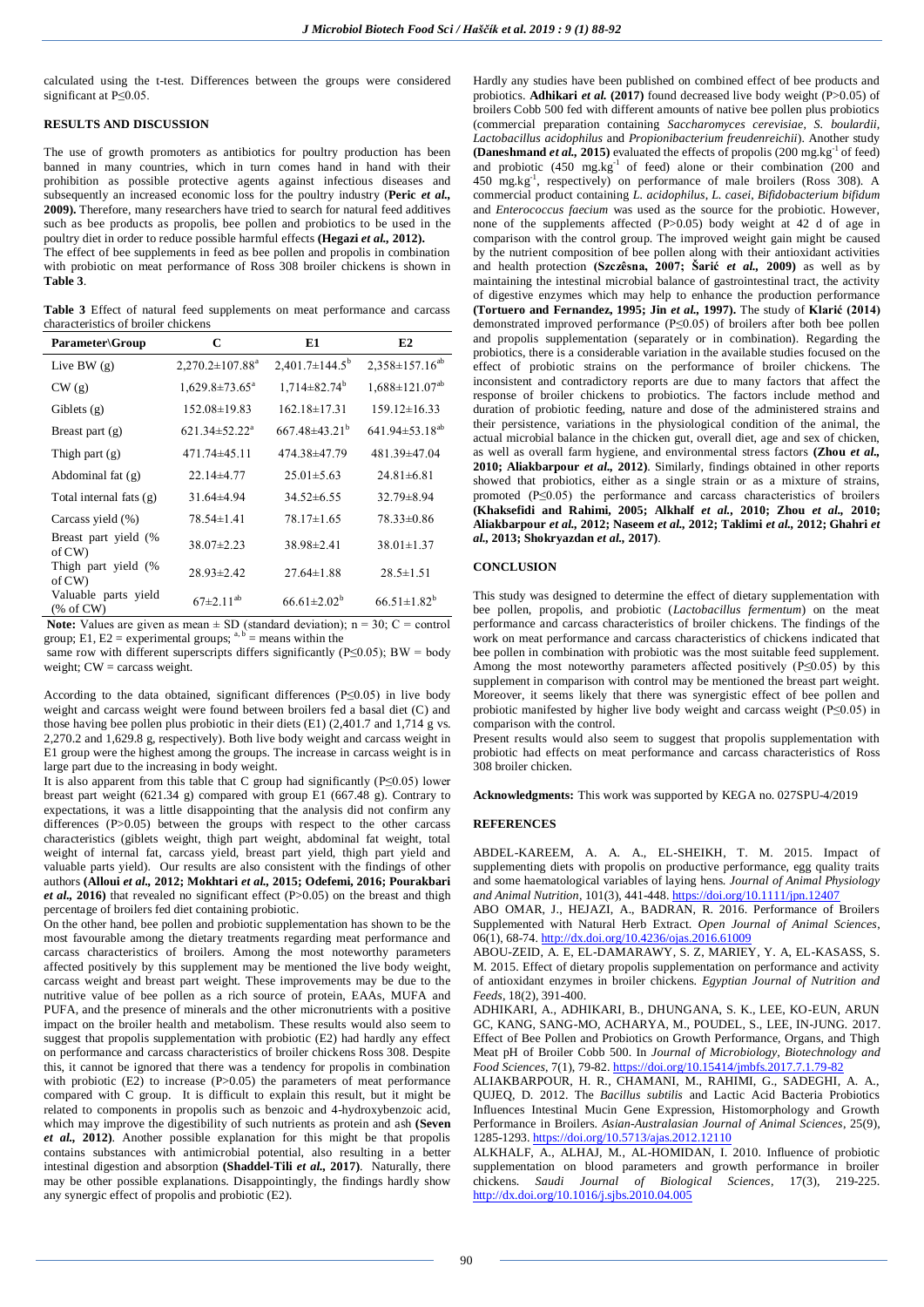ALLOUI, N., CHAFAI, S., ALLOUI, M. N. 2012. Effect of probiotic feed additives on broiler chickens health and performance. *Online Journal of Animal and Feed Research*, 2 (1), 104-107.

ATTIA, Y. A, ABD AL-HAMID, A. E, IBRAHIM, M. S, AL-HARTHI, M. A, BOVERA, F., ELNAGGAR, A. SH. 2014. Productive performance, biochemical and hematological traits of broiler chickens supplemented with propolis, bee pollen, and mannan oligosaccharides continuously or intermittently. *Livest Science*, 164, 87-95. <https://doi.org/10.1016/j.livsci.2014.03.005>

AYGUN, A., SERT, D., COPUR, G. 2012. Effects of propolis on eggshell microbial activity, hatchability, and chick performance in Japanese quail (*Coturnix coturnix japonica*) eggs. *Poultry Science*, 91(4), 1018-1025. <https://doi.org/10.3382/ps.2011-01944>

BABAEI, S., RAHIMI, S., TORSHIZI, M. A. K., TAHMASEBI, G., KHALEGHI MIRAN, S. N. 2016. Effects of propolis, royal jelly, honey and bee pollen on growth Performance and immune system of Japanese quails. *Veterinary Research Forum*, 7(1), 13-20.

BIAVATTI, M.W., BELLAVER, M.H., VOLPATO, L., COSTA, C., BELLAVER, C. 2003. Preliminary studies of alternative feed additives for broilers: Alternanthera brasiliana extract, propolis extract and linseed oil. *Revista Brasileira de Ciência Avícola*, 5(2), 147-151. [https://doi.org/10.1590/s1516-](https://doi.org/10.1590/s1516-635x2003000200009) [635x2003000200009](https://doi.org/10.1590/s1516-635x2003000200009) 

BULLETIN of MARD SR (Ministry of Agriculture and Rural Development of the Slovak Republic). 2005. Decree of Ministry of Agriculture and Rural Development of the Slovak Republic no. 2080/2005-100 of 23 March 2005 changing and amending Decree of Ministry of Agriculture and Rural Development of the Slovak Republic no. 1497/1/1997-100 of Development of the Slovak Republic no.  $1497/1/1997-100$ 7 October 1997 regulating feed materials for the manufacture of feed mixtures and farm feeds.

DANESHMAND, A., SADEGHI, G. H., KARIMI, A., VAZIRY, A., IBRAHIM, S. A. 2015. Evaluating complementary effects of ethanol extract of propolis with the probiotic on growth performance, immune response and serum metabolites in male broiler chickens. *Livestock Science*, 178, 195-201. <https://doi.org/10.1016/j.livsci.2015.04.012>

DENLI, M., CANKAYA, S., SILICI, S., OKAN, F., ULUOCAK, A.N. 2005. Effect of dietary addition of Turkish propolis on the growth performance, carcass characteristics and serum variables of quail (*Coturnix coturnix japonica*). *Asian-Australasian Journal of Animal Sciences*, 18(6): 848-854. <https://doi.org/10.5713/ajas.2005.848>

DIMOV, V., IVANOVSKA, N., MANOLOVA, N., BANKOVA, V., NIKOLOV, N., POPOV, S. 1991. Immuno-modulatory action of propolis. Influence on anti-infections protection and macrophage function. *Apidologie*, 22(2), 155-162. <https://doi.org/10.1051/apido:19910208>

EYNG, C., MURAKAMI, A. E., PEDROSO, R. B., SILVEIRA, T. G. V., LOURENÇO, D. A. L., GARCIA, A. F. Q. M. 2013. Crude propolis as an immunostimulating agent in broiler feed during the starter phase. *Semina: Ciências Agrárias*, 34(5), 2511. https://doi.org/10.5433/1679-*Ciências Agrárias*, 34(5), 2511. [https://doi.org/10.5433/1679-](https://doi.org/10.5433/1679-0359.2013v34n5p2511) 0359.2013v34n5p2511

FAN, Y., LU, Y., WANG, D., LIU, J., SONG, X., ZHANG, W., ZHAO, X., NGUYEN, L., HU, Y. 2013. Effect of epimedium polysaccharide-propolis flavone immunopotentiator on immunosuppression induced by cyclophosphamide in chickens. *Cellular Immunology*, 281(1), 37-43. <http://dx.doi.org/10.1016/j.cellimm.2013.01.008>

FARAG, S. A.,. EL-RAYES, T. K 2016. Research Article Effect of Bee-pollen Supplementation on Performance, Carcass Traits and Blood Parameters of Broiler Chickens. *Asian Journal of Animal and Veterinary Advances*, 11(3), 168- 177[. https://doi.org/10.3923/ajava.2016.168.177](https://doi.org/10.3923/ajava.2016.168.177) 

FEÁS, X., VÁZQUEZ-TATO, M. P., ESTEVINHO, L., SEIJAS, J. A., IGLESIAS, A. 2012. Organic Bee Pollen: Botanical Origin, Nutritional Value, Bioactive Compounds, Antioxidant Activity and Microbiological Quality. *Molecules*, 17(7), 8359-8377[. http://dx.doi.org/10.3390/molecules17078359](http://dx.doi.org/10.3390/molecules17078359)

GARDANA, C., SCAGLIANTI, M., PIETTA, P., SIMONETTI, P. 2007. Analysis of the polyphenolic fraction of propolis from different sources by liquid chromatography-tandem mass spectrometry. *Journal of Pharmaceutical and Biomedical Analysis*, 45(3), 390-399.<https://doi.org/10.1016/j.jpba.2007.06.022>

GHAHRI, H., TOLOEI, T., SOLEIMANI, B. 2013. Efficacy of Antibiotic, Probiotic, Prebiotic and Synbiotic on Growth Performance, Organ Weights, Intestinal Histomorphology and Immune Response in Broiler Chickens. *Global Journal of Animal Scientific Research*, 1(1), 25-41.

GIANNENAS, I., PAPADOPOULOS, E., TSALIE, E., TRIANTAFILLOU, E., HENIKL, S., TEICHMANN, K., TONTIS, D. 2012. Assessment of dietary supplementation with probiotics on performance, intestinal morphology and microflora of chickens infected with *Eimeria tenella*. *Veterinary Parasitology*, 188(1-2), 31-40.<http://dx.doi.org/10.1016/j.vetpar.2012.02.017>

GONG, J., FORSTER, R. J., YU, H., CHAMBERS, J. R., WHEATCROFT, R., SABOUR, P. M., CHEN, S. 2002. Molecular analysis of bacterial populations in the ileum of broiler chickens and comparison with bacteria in the cecum. *FEMS Microbiology Ecology,* 41(3), 171-179. [https://doi.org/10.1111/j.1574-](https://doi.org/10.1111/j.1574-6941.2002.tb00978.x) [6941.2002.tb00978.x](https://doi.org/10.1111/j.1574-6941.2002.tb00978.x)

GRASHORN, M. A. 2007. Functionality of poultry meat. *The Journal of Applied Poultry Research*, 16 (1), 99-106[. https://doi.org/10.1093/japr/16.1.99](https://doi.org/10.1093/japr/16.1.99) 

GREENAWAY, W., SCAYSBROOK, T., WHATLEY, F. R. 1990. The composition and plant origins of propolis. *Bee World,* 71(3), 107-118. <https://doi.org/10.1080/0005772X.1990.11099047>

HAŠČÍK, P., TREMBECKÁ, L., BOBKO, M., KAČÁNIOVÁ, M., ČUBOŇ, J., KUNOVÁ, S., BUČKO, O. 2016. Effect of diet supplemented with propolis extract and probiotic additives on performance, carcass characteristics and meat<br>composition of broiler chickens. *Potravinarstvo*,  $10(1)$ ,  $223-231$ . composition of broiler chickens. https://doi.org/10.5219/581

HEGAZI, A., ABDOU, A. M., ALLAH, F. A. 2012. Egyptian propolis 9- Its effect on chicken productivity and immune response against Newcastle disease vaccine. *British Journal of Poultry Science*, 1(3), 25-30. <https://doi.org/10.5829/idosi.bjps.2012.1.3.8147>

JIN, L. Z., HO, Y. W., ABDULLAH, N., JALALUDIN, S. 1997. Probiotics in poultry: Modes of action. *World's Poultry Science Journal,* 53(4), 351-368. <https://doi.org/10.1079/WPS19970028>

KAHRAMAN, T., ISSA, G., ALTUNATMAZ, S. S, KAHRAMAN, B. B., AKSU, F., AYDIN, A., AKSU, H. 2016. Effects of oregano essential oil, grapefruit seed extract and their combination on the growth and survival of *Salmonella typhimurium* and *Listeria monocytogenes* in poultry fillets under modified atmosphere packaging. *Slovenian Veterinary Research*, 53 (1), 5-12.

KALAVATHY, R., ABDULLAH, N., JALALUDIN, S., HO, Y. W. 2003. Effects of *Lactobacillus* cultures on growth performance, abdominal fat deposition, serum lipids and weight of organs of broiler chickens. *British Poultry Science*, 44(1), 139-144[. https://doi.org/10.1080/0007166031000085445](https://doi.org/10.1080/0007166031000085445) 

KARADAS, F., ERDOĞAN, S., KOR, D., OTO, G., ULUMAN, M. 2016. The Effects of Different Types of Antioxidants (Se, Vitamin E and Carotenoids) in Broiler Diets on the Growth Performance, Skin Pigmentation and Liver and Plasma Antioxidant Concentrations. *Brazilian Journal of Poultry Science*, 18(1), 101-116[. http://dx.doi.org/10.1590/18069061-2015-0155](http://dx.doi.org/10.1590/18069061-2015-0155)

KHAKSEFIDI, A., RAHIMI, S. H. 2005. Effect of Probiotic Inclusion in the Diet of Broiler Chickens on Performance, Feed Efficiency and Carcass Quality. *Asian-Australasian Journal of Animal Sciences*, 18(8), 1153-1156. <https://doi.org/10.5713/ajas.2005.1153>

KHATTAK, F. M., PASHA, T. N., HAYAT, Z., MAHMUD, A. 2006. Enzymes in poultry nutrition. *Journal of Animal and Plant Science*, 16(1-2), 1-7.

KLARIĆ, I. 2014. Production and Health Effects of Propolis and Bee Pollen as Food Additives in Broilers Feeding. *Poljoprivreda,* 20 (2), 61-64.

KLARIĆ, I., DOMAĆINOVIĆ, M., ŠERIĆ, V., MIŠKULIN, I., PAVIĆ, M., PARADINOVIĆ, K. 2018. Effects of Bee Pollen and Propolis on Performance, Mortality, and Some Haematological Blood Parameters in Broiler Chickens. *Slovenian Veterinary Research,* 55(1), 23-34. [https://doi.org/10.26873/svr-385-](https://doi.org/10.26873/svr-385-2018) [2018](https://doi.org/10.26873/svr-385-2018) 

KLECZEK, K., MAJEWSKA, K., MAKOWSKI, W., MICHALIK, D. 2012. The effect of diet supplementation with propolis and bee pollen on the physicochemical properties and strength of tibial bones in broiler chickens. *Archives Animal Breeding*, 55 (1), 97-103. [https://doi.org/10.5194/aab-55-97-](https://doi.org/10.5194/aab-55-97-2012) [2012](https://doi.org/10.5194/aab-55-97-2012) 

KRELL, R. 1996. *Value-Added products from bee keeping*. Rome: Food and Agriculture Organization of the United Nations. 395 p. ISBN 92-5-103819-8.

LIU, G., YAN, W., ZENG, Z. 2010. Application of bee pollen on the Gallus feed. *Journal of Bee*, 3, 22-29.

LOTFY, M. 2006. Biological activity of bee propolis in health and disease. *Asian Pacific Journal of Cancer Prevention*, 7: 22-31.

MARCUCCI, M. C., FERRERES, F., CUSTODIO, A. R., FERREIRA, M. M. C., BANKOVA, V. S., GARCIA-VIGUERA, C., BRETZ, W. A. 2000. Evaluation of phenolic compounds in Brazilian propolis from different geographic regions. *Zeitschrift für Naturforschung C***,** 55 (1-2), 76-81. <https://doi.org/10.1515/znc-2000-1-215>

MATHIVANAN, V., SHAH, G. H., MANZOOR, M., MIR, G. M., SELVISABHANAYAKAM. 2013. A review on propolis- as a novel folk medicine. *Indian Journal of Science*, 2(3), 23-30.

MOKHTARI, R. YAZDANI, A., KASHFI, H. 2015. The effects of different growth promoters on performance and carcass characteristics of broiler chickens. *Journal of Veterinary Medicine and Animal Health*, 7(8), 271-277. https://doi.org/10.5897/jvmah2015.0394

MORAIS, M., MOREIRA, L., FEAS, X., ESTEVINHO, L. M. 2011. Honeybeecollected pollen from five Portuguese Natural Parks: palynological origin phenolic content antioxidant properties and antimicrobial activity. *Food and Chemical Toxicology*, 49(5), 1096-1101. <http://dx.doi.org/10.1016/j.fct.2011.01.020>

MORENO, M. I. N., ISLA, M. I., SAMPIETRO, A. R., VATTUONE, M. A. 2000. Comparison of the free radical-scavenging activity of propolis from several regions of Argentina. *Journal of Ethnopharmacology*, 71(1-2), 109-114. [https://doi.org/10.1016/S0378-8741\(99\)00189-0](https://doi.org/10.1016/S0378-8741(99)00189-0)

MOUNTZOURIS, K. C., TSITRSIKOS, P., PALAMIDI, I., ARVANITI, A., MOHNL, M., SCHATZMAYR, G., FEGEROS, K. 2010. Effects of probiotic inclusion levels in broiler nutrition on growth performance, nutrient digestibility, plasma immunoglobulins, and cecal microflora composition. *Poultry Science,*  89(1), 58-67[. http://dx.doi.org/10.3382/ps.2009-00308](http://dx.doi.org/10.3382/ps.2009-00308)